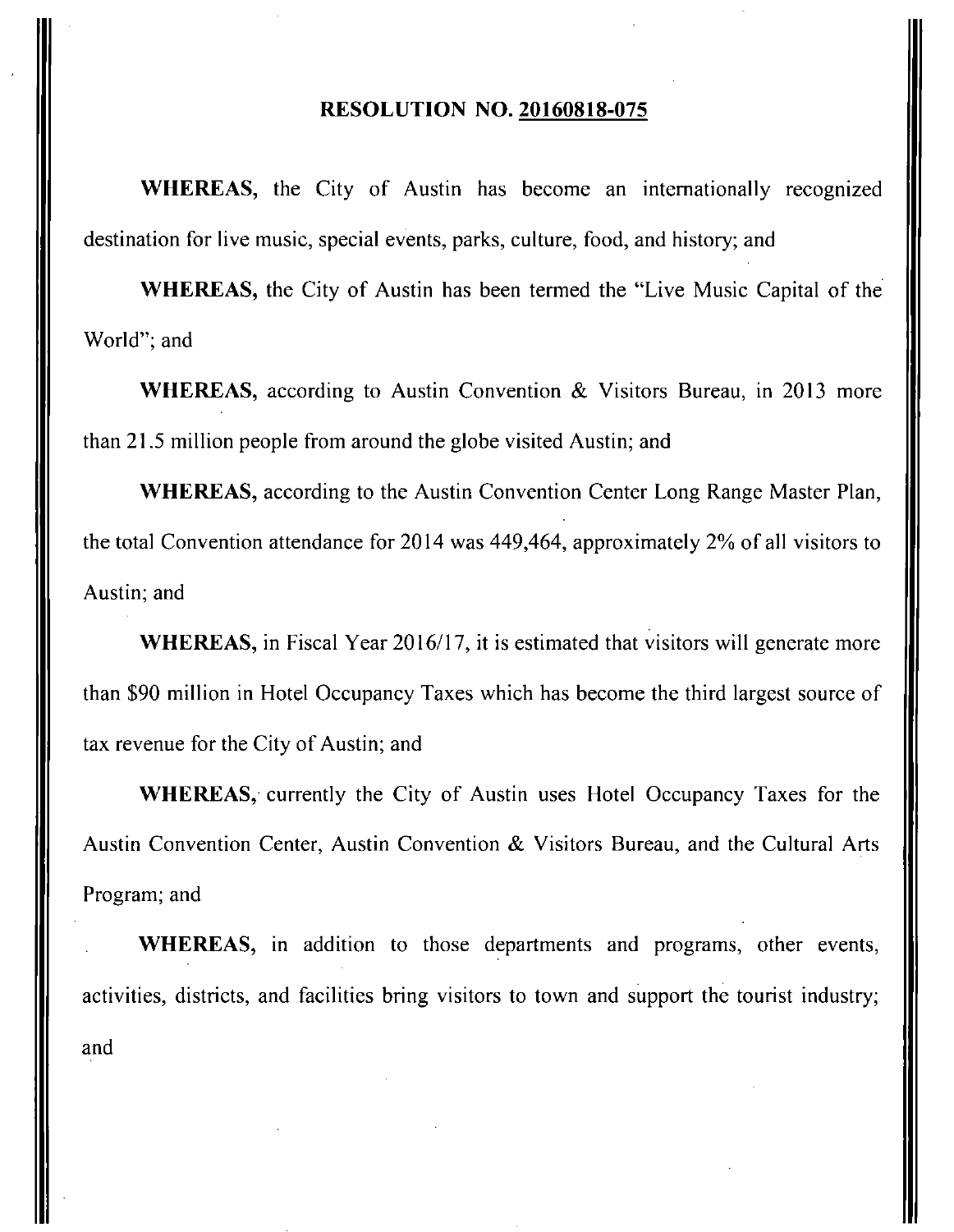WHEREAS, the Spring Festivals attract tourists, artists, musicians, professionals and companies from all over the world; and

WHEREAS, Texas Tax Code, Chapter 351.101 (e) states that "hotel occupancy tax revenue spent for a purpose authorized by this section may be spent for day-to-day operations, supplies, salaries, office rental, travel expenses, and other administrative costs" only if those costs are incurred by activities that promote tourism and the convention and hotel industry and that fit within the authorized uses set out in Texas Tax Code 351.101(a); and

WHEREAS, Zilker Park, which includes Barton Springs, and which is the site for Austin City Limits as well as other large events, is nationally-recognized as one of the best Urban Park's to visit; and

WHEREAS, the Parks Department markets and supports a number of other facilities and events, including cultural centers, theaters, and museums, that are attended by tourists and visitors; and

WHEREAS, in 2014, the Zilker Botanical Gardens, the Hillside Theater, Dougherty Arts Center, the Carver Museum, and O. Henry Museum had total attendance of 423,069; and

WHEREAS, the City of El Paso uses local Hotel Occupancy Taxes to fund the Department of Museums and Cultural Affairs; and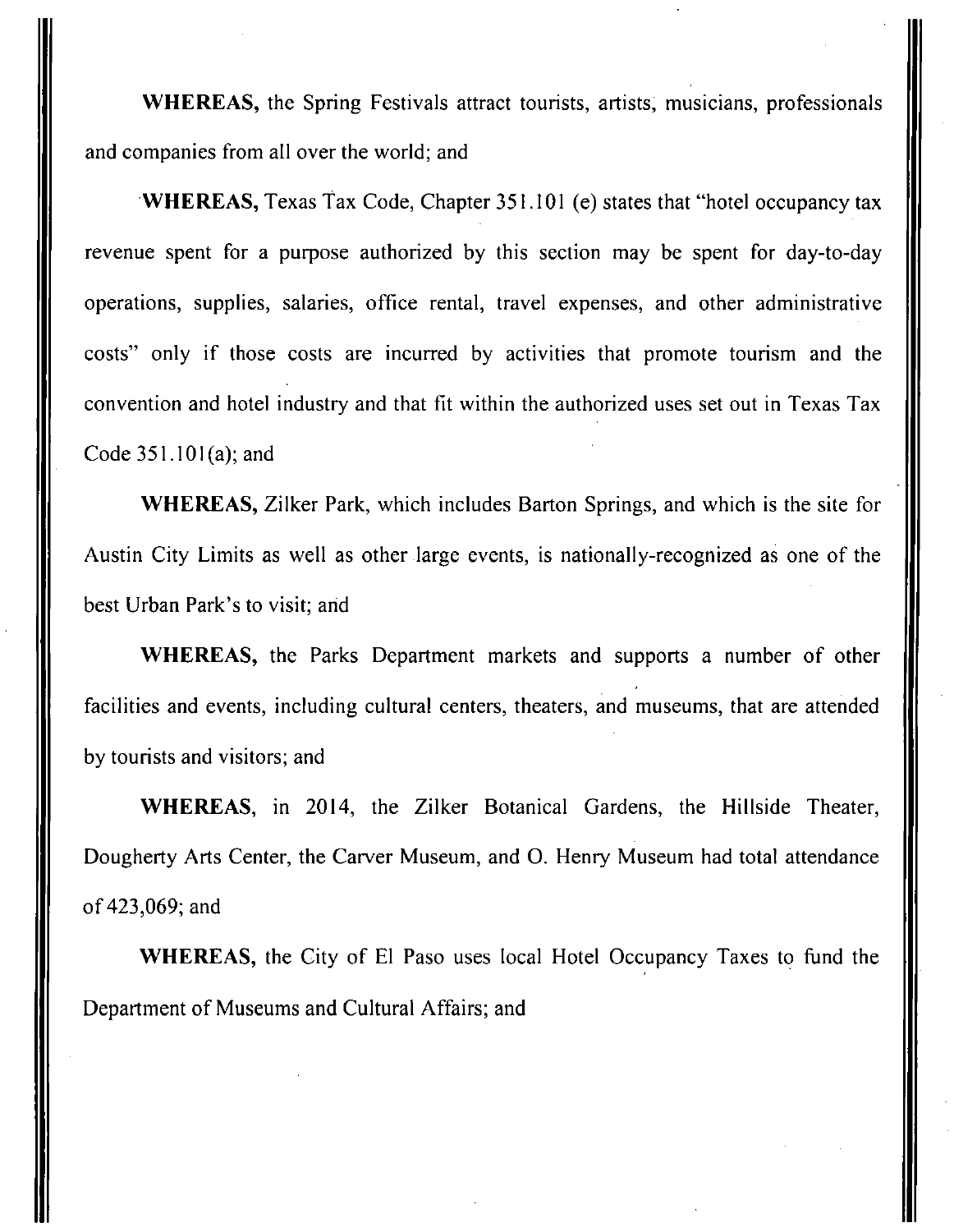WHEREAS, with the aggressive expansion of hotel rooms being built, tourists are visiting the City in growing numbers and therefore total Hotel Occupancy Tax revenues are expected to increase more than \$11 million in Fiscal Year 2016/17; and

WHEREAS, to ensure the effective investment of taxpayer money, reporting data and information on the effect of each expenditure on tourist activity and economic development is critical; and

**WHEREAS, providing public oversight and input regarding both the use of and the** 

**effect of the City use of hotel occupancy tax revenue would ensure public confidence in** 

**the City use of tax dollars; NOW, THEREFORE,** 

## **BE IT RESOLVED BY THE CITY COUNCIL OF THE CITY OF AUSTIN:**

City Council establishes a Visitor Impact Task Force.

1. The scope of the Task Force shall include:

- Study the impact of tourism on City infrastructure, services, and facilities, and investigate opportunities to offset those impacts.by using Hotel Occupancy Tax revenues;
- Review of current uses of Hotel Occupancy Taxes and the impact of those activities and expenditures on tourism in the City;
- Review of current tourist activity in the City of Austin and what events, venues, or facilities those tourists attend while visiting;
- Review of State and National best practices for tourism programs;
- Review of Texas Tax Code Chapter 351 and allowable uses of Hotel Occupancy Taxes under the Tax Code including parks, historic preservation, cultural heritage, music, arts, special events, fee waivers, convention, visitors bureau, transportation, downtown districts, venues and other facilities and debt defeasance for city-owned hotels and convention facilities;
- Review the Austin Convention Center expansion, all possible design options and potential funding mechanisms; and
- Make recommendations to the City Council about how to best utilize all hotel occupancy revenue to impact tourism by April 1, 2017.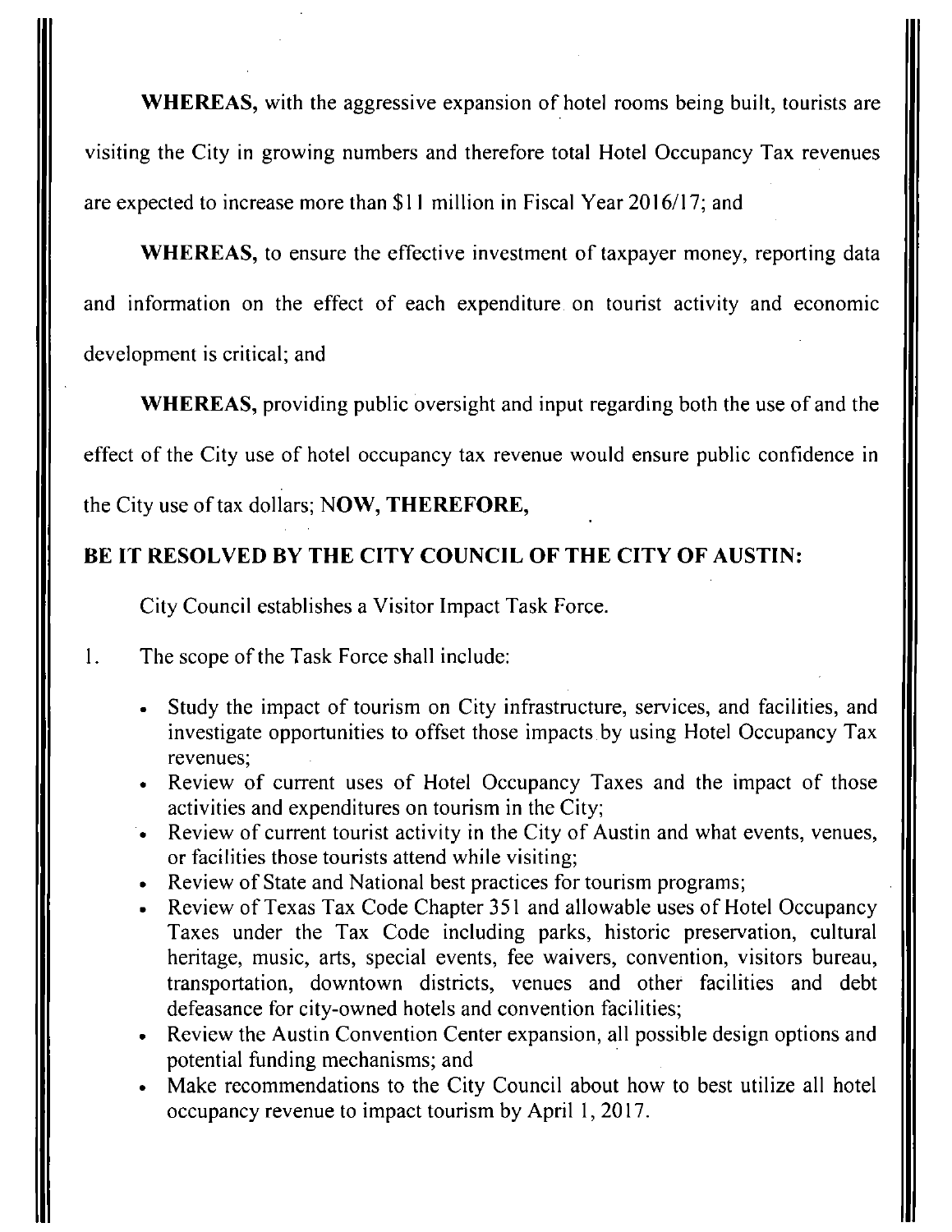- 2. The Task Force shall be comprised of 18 voting members and two ex officio members appointed by the City Council:
	- 2 members of the music industry nominated by the Music Commission;
	- 2 members of the arts community nominated by the Arts Commission;
	- 2 members of the special events industry; one nominated by the Parkland Events Task Force and one nominated by the Economic Opportunity Committee;
	- 1 member nominated by the Austin Convention and Visitors Bureau;
	- 1 member of the hotel industry nominated by the Economic Opportunity Committee;
	- 1 member of the public safety community nominated by the Public Safety Commission;
	- 1 member of the preservation community nominated by the Historic Landmark Commission;
	- 1 member of the parks community nominated by the Parks & Recreation Board;
	- 1 member from the Convention Center;
	- 1 member nominated by the Downtown Commission;
	- 2 community members who represent the tourism workforce nominated by the Economic Opportunity Committee;
	- 1 community member appointed by the Planning and Neighborhood Committee;
	- 1 member of the environmental community nominated by the Environmental Commission;
	- 1 member representing the restaurant industry nominated by the Economic Opportunity Committee;
	- 1 ex officio member from the Public Works Department; and
	- 1 ex officio member from the Austin Transportation Department.
- 3. A quorum for the conduct of business is a majority of Task Force members who have been appointed by Council. The Task Force shall elect a chair and vice-chair at its first meeting.
- 4. The Task Force will be subject to the Open Meetings Act, all meetings will be open to Public, and public will be given a reasonable amount of time to provide input.
- 5. The City Manager shall provide reasonably necessary resources and technical assistance to the Task Force.
- 6. Any City Council Member may recommend nominees for consideration to the Economic Opportunity Committee no later than October 9th 2016.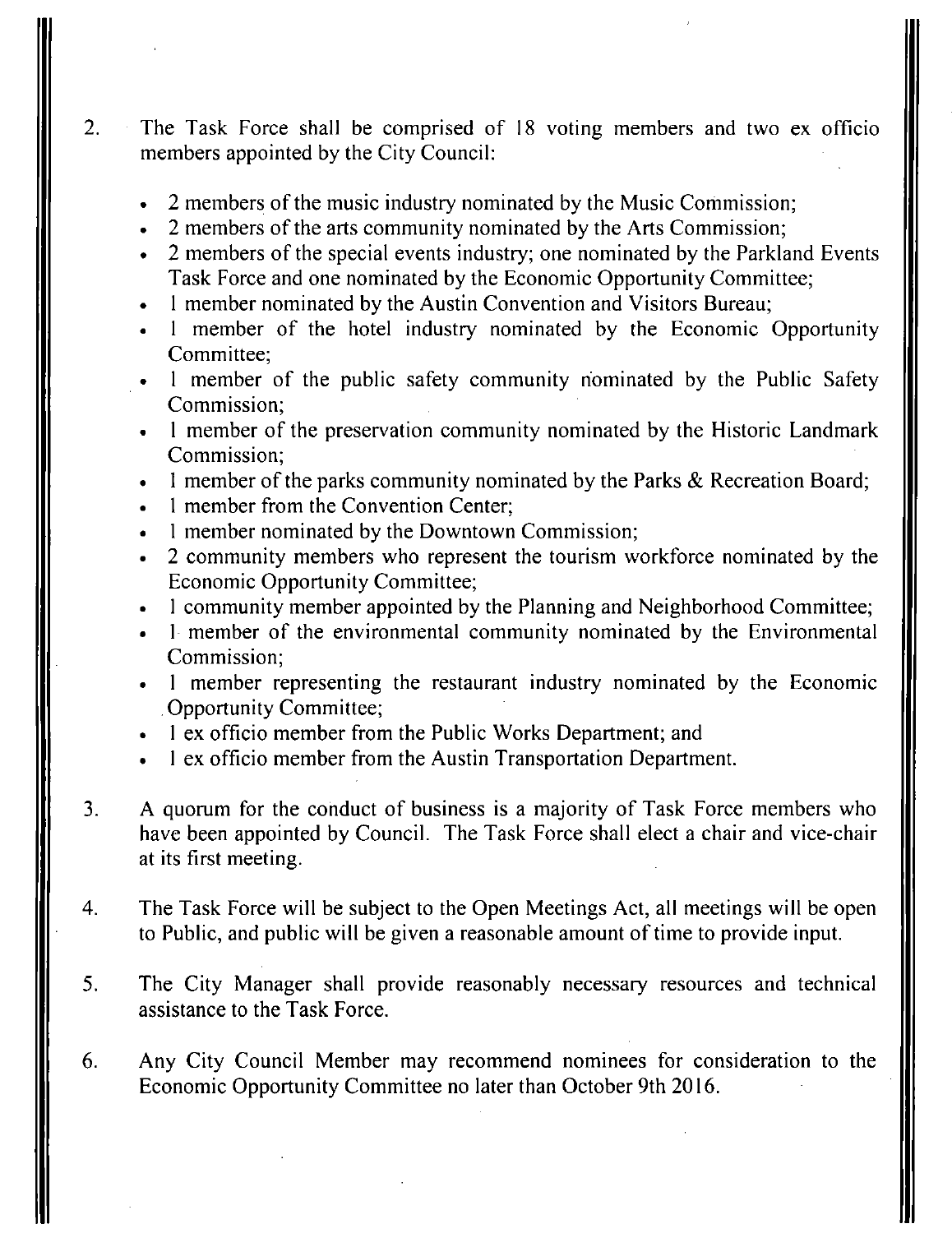7. The City Council shall determine whether to dissolve the Task Force or make it a permanent Commission no later than adoption of the Task Force Report or December 31, 2017, whichever occurs first.

### **BE IT FURTHER RESOLVED**

**The City Manager is directed to consider creation of a Parks & Cultural Center Tourism Fund, Special Events Tourism Fund, and a Historic Preservation Tourism Fund, funded by Hotel Occupancy Taxes.** 

## **BE IT FURTHER RESOLVED**

**Should City Council amend City Code to add any new types of expenditure category for Hotel Occupancy Taxes, the City Manager is directed to provide reporting similar to the reporting for Cultural Arts grants, for the new types of expenditures.** 

#### **BE IT FURTHER RESOLVED**

The City Manager is directed to report back to Council in conjunction with the Visitor Impact Task Force Report no later than April 1, 2017.